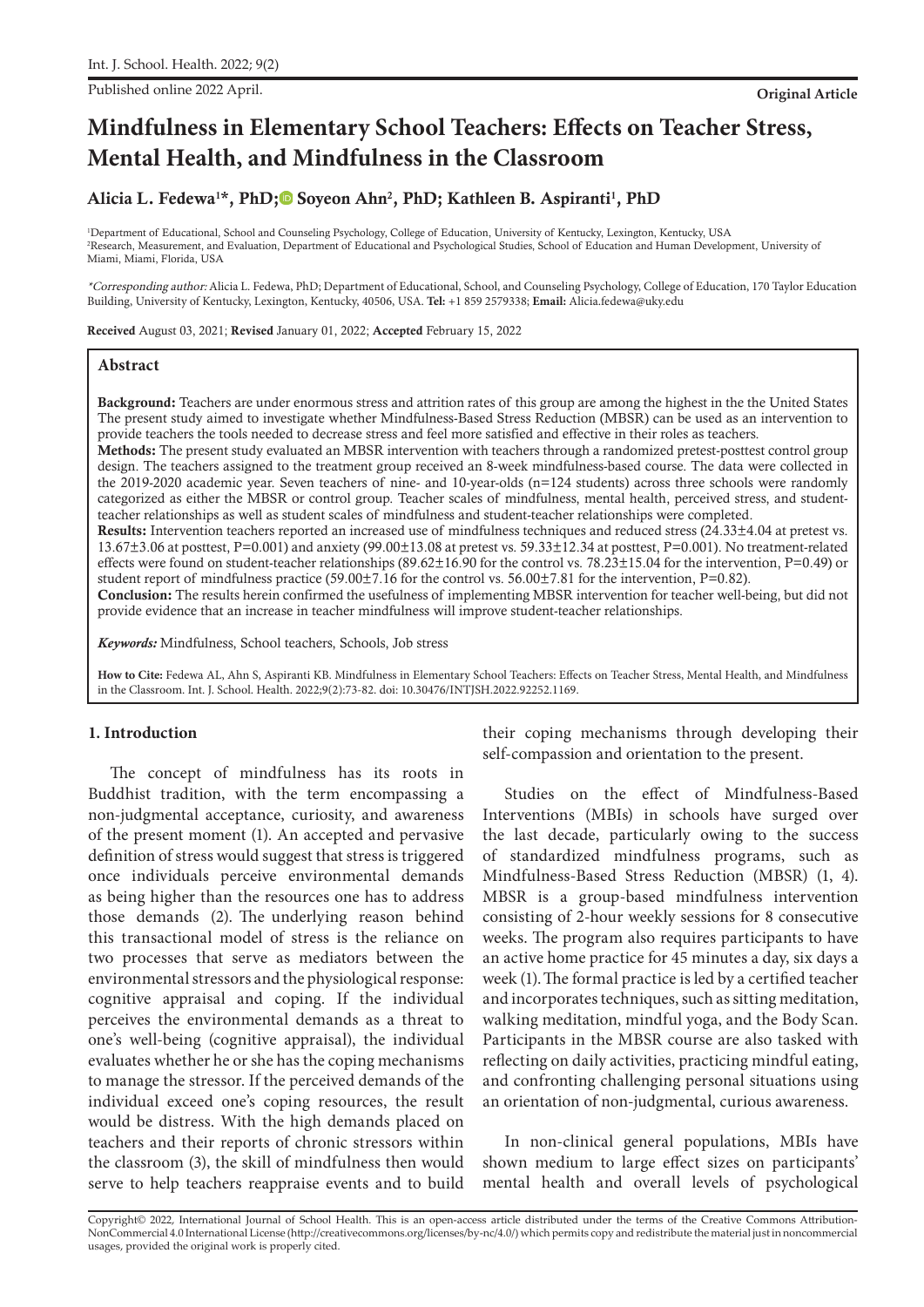distress (4-9). Regarding teachers, MBIs have reported to be significantly promising for improving selfcompassion, emotional regulation, self-efficacy, and ultimately lowered perceived stress (10). Studies evaluating the effects of MBIs on teacher outcomes have indicated a wide variation in effect sizes (10, 11). Effects of structured MBIs, like the MBSR course on teacher stress and burnout, range from 0.01 to 2.12, with most of the variation across studies being due to small sample sizes, lack of randomization, and inconsistency across intervention components, duration, and mode of delivery (10). Although their effects on student outcomes after teachers' participation in a mindfulness-based intervention have not been well established, a great body of evidence has indicates that teacher mindfulness training may improve student outcomes (11).

The outcomes for students' direct participation in MBI's have been well documented. To date, there have been seven peer-reviewed meta analyses evaluating the effects of mindfulness-based interventions across a variety of student outcomes (11-17). The most comprehensive meta-analysis indicated small positive effects on cognitive and socioemotional outcomes and positive but non-significant effects on children's academic and behavioral outcomes (15). However, meta-analytic studies have indicated a high risk of bias and relatively low methodological quality of studies, suggesting the need for additional research in this area given the lack of heterogeneity and positive effects of MBIs across outcomes (12-14).

Several programs use a combination of indirect and direct approaches to integrate mindfulness within the classroom (11). The direct approach teaches children mindfulness skills through direct instruction and exercises. The indirect approach relies on the teacher to use their personal mindfulness practice as a means of modeling more mindful attitudes and behaviors for students in the classroom. Thus, when using an indirect approach of mindful teaching, students are exposed to the presence of teachers engaging in mindful actions and perspectives, rather than teachers directly instructing students to apply mindfulness skills. Structured programs using an indirect approach have shown mixed results, with some reporting decreased aggression and isolated play but no effect on prosocial behavior (18) and others finding only effects for teacher outcomes, including increased mindfulness, compassion, and reflective listening skills, among others (11).

Teaching mindfulness skills to instructors may result

in positive outcomes for their students. There is not yet enough evidence to support this claim; however, as it is not apparent whether teachers who are taught mindfulness skills for their own well-being will organically generalize these skills within the general education classroom setting. Furthermore, it is unclear to what extent teachers applying these skills without explicit instruction indirectly impact students' own mindfulness skills and improve the student-teacher relationship.

MBSR can be utilized as a means to provide teachers the tools they need in order to reduce stress and feel more satisfied and effective in their roles as teachers. When teachers' well-being is enhanced, student-teacher relationships are stronger and students flourish (19). Despite the established evidence base that supports the effectiveness of MBSR on reducing the levels of stress and improving emotional well-being in adults, there are few studies to date examining how teachers' newly- acquired mindfulness strategies manifest in the classroom; whether or not teachers' own mindfulness practice impacts student mindfulness and studentteacher relationship quality still remains unclear. The proposed study answered three questions using a randomized pretest-posttest control group design:

RQ1.) Do the teachers participating in the MBSR course report continued use of these techniques in their own classroom with children?

RQ2.) Do the teachers participating in the MBSR course report higher levels of mindfulness, lower levels of anxiety and depression, lower levels of perceived stressors, and better student-teacher relationships compared to those not participating in this program?

RQ3.) Do students whose teachers have taken the MBSR course report a better student-teacher relationship and higher awareness of the mind-body connection in comparison with those whose teachers have not participated in this course?

# **2. Methods**

The current study is based on a randomized pretestposttest control group design where teachers were randomly assigned to either the treatment or waitlist control group. All the outcomes were measured twice over time.

# *2.1. Participants*

The participants included a total of seven elementary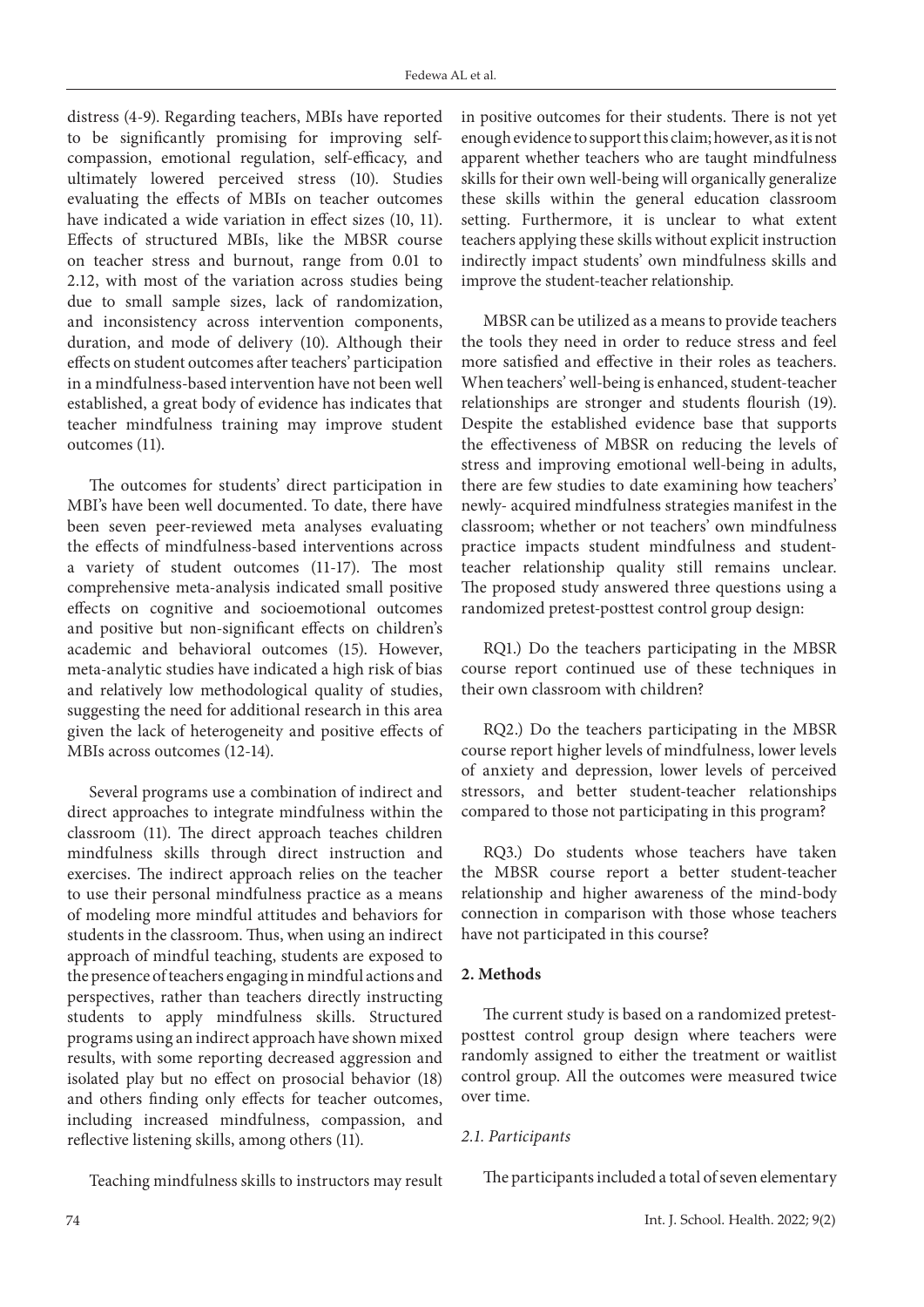school teachers (grades 4-5) across three schools in the Southeastern United States (Kentucky), who were randomly assigned to either the MBSR treatment group or the waitlist control group at the beginning of the academic year in the fall of 2019. Apart from of the 4th and 5th grade teaching requirement, the criteria included not participating in a mindfulness training program prior to the study. No exclusion criteria were applied to the youth in this work.

#### *2.2. Procedures*

Institutional Review Board approval at the university and school district and parental consent were obtained before recruiting the participating classrooms. Emails were sent to 12 elementary principals in an urban school district. Among those 12, 10 were eligible to participate as they had not conducted a mindfulness-based training program for their 4th and 5th grade teachers. Among the eligible participants, three opted out due to either not being able to choose whether they wanted to participate in the MBSR training (2) or to the time commitment involved for teachers outside of school hours (1). A total of seven teachers agreed to participate, whose names were listed in Excel and a random number function was used to assign them to either the treatment or waitlist control group before the beginning of the academic year. Following random assignments, all the students were provided with the baseline measures in the fall of 2019 so that mindfulness and student-teacher relationship quality be assessed. Meanwhile, the teachers in both groups were provided with the baseline measures so that we could evaluate mindfulness, mental health, and stress. Teacher measures were completed online at the baseline, post MBSR program (9 weeks from the baseline), and 5 months following that (spring 2020). The student measures were completed in the classroom by university researchers at the baseline and after MBSR program. The 5-month follow-up for students could not be completed as it was scheduled during the COVID-19 pandemic, which resulted in the closure of all the public schools involved in the study.

# *2.3. Measures 2.3.1. Teacher Measures 2.3.1.1. Mindfulness in the Classroom*

Teachers used Ecological Momentary Assessment (EMA) to document their behaviors and thoughts that underlie the dimensions of mindfulness: nonjudgmental acceptance, curiosity, and awareness of the present moment. EMA consists of real-time data sampling on respondents' momentary states in their

natural environment and is a valid and feasible means of collecting real-time data for teachers (20). The teachers herein completed a 15-item measure using EMA called the Mindfulness in Teaching Scale (MTS) (21). They received reminders at random intervals on their cellphones to complete the survey in real time. MTS uses a five- point Likert scale (1=never true, 5=always true) summed across two scales: intrapersonal mindfulness ( $\alpha$ =0.87) and interpersonal mindfulness  $(\alpha=0.71)$ . The survey items required teachers to examine their thoughts and behaviors in the present moment, making the EMA an appropriate evaluation tool to capture teachers' use of mindfulness across time.

#### *2.3.1.2. Mental Health*

Teachers' anxiety and depression symptoms were measured using the State-Trait Anxiety Inventory (STAI) for adults (22) and the Beck Depression Inventory (BDI), which have internal consistencies from 0.86 to 0.95 (23). The STAI is a 40-item measure that evaluates individuals' frequency of experiencing a particular symptom within the last few days on a scale of 1 (not at all) to 4 (very much). The items were summed for a total anxiety scale score within the range of 40 to 160; higher sums indicate greater levels of anxiety. The BDI consists of 21 items. On this measure, participants select a statement out of four, which most accurately describes how often they have experienced that symptom in the past week. The BDI items are presented on a scale of 0 (not at all) to 3 (very much), with a total possible depression score of 63; higher scores represent more frequent experience of depressive symptoms.

#### *2.3.1.3. Perceived Stress*

Teachers' appraisal over their stress levels were assessed using a 10-item Perceived Stress Scale (PSS) (24). The items measured how unpredictable, uncontrollable, and how overwhelmed respondents felt about their lives on a four-point Likert scale (1=almost never to 4=very often). The scale has moderate to high reliability, validity, and sensitivity to change and relatively high internal consistency  $(\alpha=0.89)$  (25).

#### *2.3.1.4. Student-Teacher Relationship Quality*

A modified version of the Student-Teacher Relationship Scale (STRS) was utilized to evaluate the teachers' global assessment of their classroom (26, 27). They rated the degree to which 15 items applied to their relationships with children in their classroom on a five-point Likert scale (1=definitely does not apply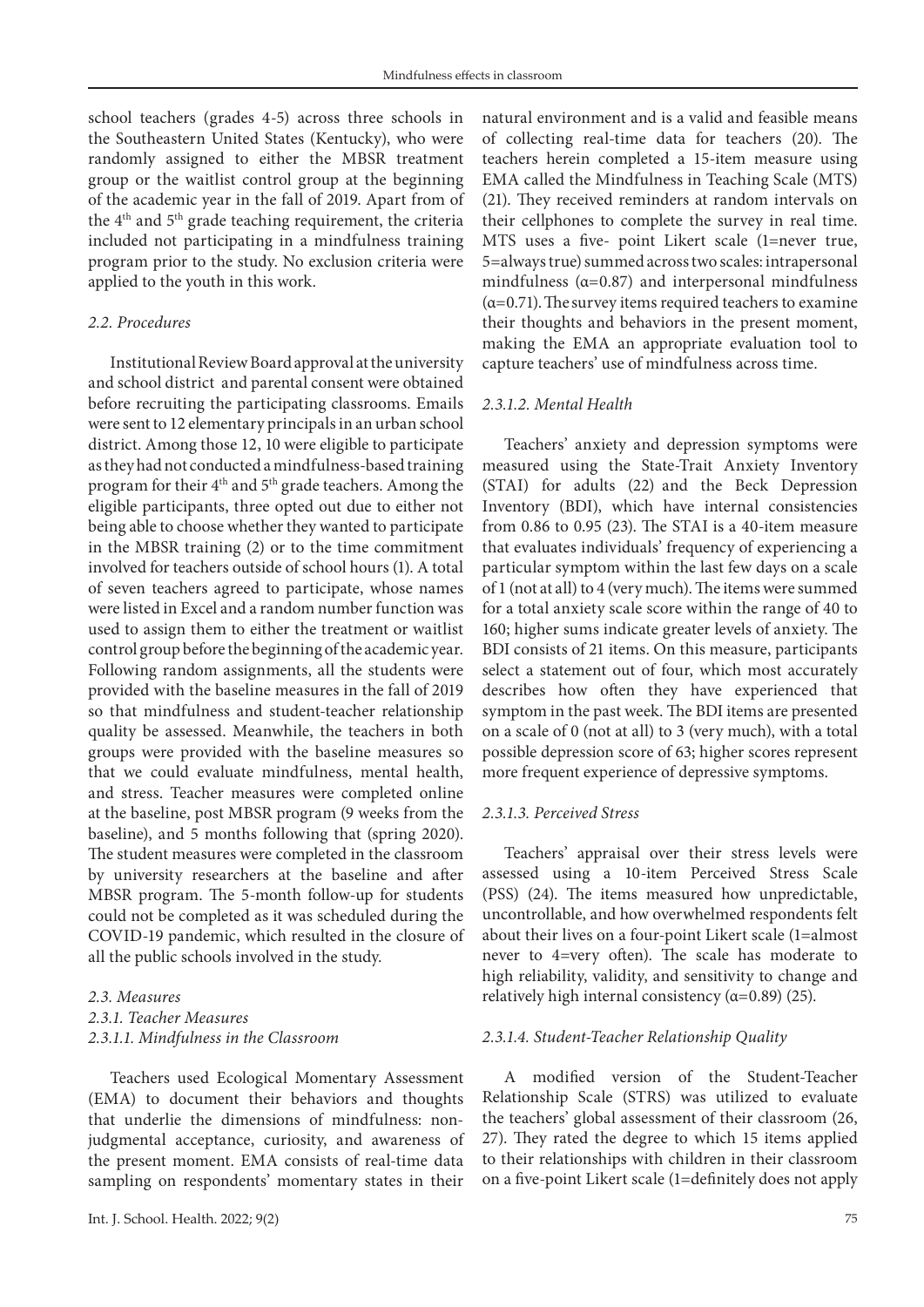5=definitely applies). The STRS consists of two subscales: Conflict ( $\alpha$ =0.73) and Closeness ( $\alpha$ =0.72). The Conflict subscale comprises eight items to evaluate negative, insecure, or hostile perceptions of the studentteacher relationship. The Closeness subscale uses seven items that assess the warmth, security, and openness of the student-teacher relationship. Higher scores indicate higher levels of conflict or closeness with learners.

## *2.3.2. Student Measures 2.3.2.1. Mindfulness*

The Child Adolescent Mindfulness Measure (CAMM) (28) is a 10-item self-report measure for children aged 10 years and older. Children and adolescents reported how well each item describes their experience over the past two weeks on a six-point Likert scale ranging from 0 (never true) to 5 (always true). Higher scores reflect greater mindfulness. Internal consistency is relatively high ( $\alpha$ =0.87).

# *2.3.2.2. Student-Teacher Relationship Quality*

The Student Perception of Affective Relationship with Teacher Scale (SPARTS) (29) was used to evaluate students' perceptions of conflict, negative expectations, and closeness with their teacher. The SPARTS Conflict and Closeness scales correspond well to the STRS Conflict and Closeness scales, each of which has moderate internal consistencies (Conflict=0.79; Negative Expectations=0.70; Closeness=0.74). The children answered 34 statements that applied to their relationship with their teacher on a five-point Likert scale (1=No, that is not true to 5=Yes, that is true).

# *2.4. Statistical Analyses*

A series of two (time: pretest vs. posttest) by two (intervention: MBSR vs. control) mixed-design Analysis of Variance were performed to answer research questions 1 and 2. The outcomes used in the mixeddesign ANOVA included: the use of mindfulness techniques that teachers used in classrooms with children (RQ1) and four teacher outcomes (RQ2), including perceived stress level, anxiety, depression, and student-teacher relationship quality. For the significant effects, post-hoc analysis using Bonferroni correction was performed. The missing data were handled using listwise deletion in the mixed-design ANOVA.

A series of linear mixed-effects models using Maximum Likelihoold Estimation (MLE) method were performed (RQ3). In the mixed-effects models

with the intercept randomly varying, in which student (level 1) is nested within teacher (level 2), each student's outcome measured at the posttest was predicted using (1) student-level covariates, including grand-mean centered student outcome measured at the pretest, grade level (grade 5 vs. grade 4), and student gender (female vs. male), as well as (2) teacher-level covariates, namely intervention type (change in teachers' mindfulness practice between the pretest and posttest). The outcomes modeled include students' experience of mindfulness and students' perceived relationship quality with their teachers (conflict, negative expectations, and closeness).

# **3. Results**

## *3.1. Participants*

There were three teachers in the MBSR treatment group and four in the waitlist control group. The teachers' demographics was as follows: four females and three males, all Caucasian with an average teaching experience of 20 years (Min=11, Max=30). Those in the treatment group had slightly more experience (M=23.3, SD=3.5) than the teachers in the control group (M=18.4, SD=8.2), but the difference was not statistically significant (*t*(5)=0.96, P>0.05). The students whose parents consented to their participation included a total of 124 children: 53 in the 4<sup>th</sup> and 5<sup>th</sup> grades ( $M_{\text{Age}}$ =10.2 years;  $n_{\text{female}}$ =20) in the treatment group and  $\overline{71}$  in the 4<sup>th</sup> and  $\overline{5}^{\text{th}}$  grades ( $M_{A_{\text{age}}}=10.4$  years;  $n_{\text{female}}$ =37) in the control group.

# *3.2. Descriptive Statistics*

Table 1 summarizes the descriptive statistics of all the teacher-level outcome measures separately according to groups comparison (MBSR vs. control). Due to the small sample size of each group (n=3 for MBSR; n=4 for the control), a bootstrapping method was employed to compare the means on each outcome between the two groups. All the outcomes include 0 in their biascorrected bootstrapping confidence intervals, suggesting no differences in any of the teacher-level outcome measures. One exception was found in the MTS at the baseline, showing a higher mean in the control group.

Table 2 summarizes the descriptive statistics of the student outcomes (mindfulness and teacher-student relationship quality) separately for the control and MBSR intervention groups. The results obtained from an independent samples *t*-test showed significant mean differences between the control and MBSR intervention groups concerning the following outcomes: (1) Child Adolescent Mindfulness Measure at the pretest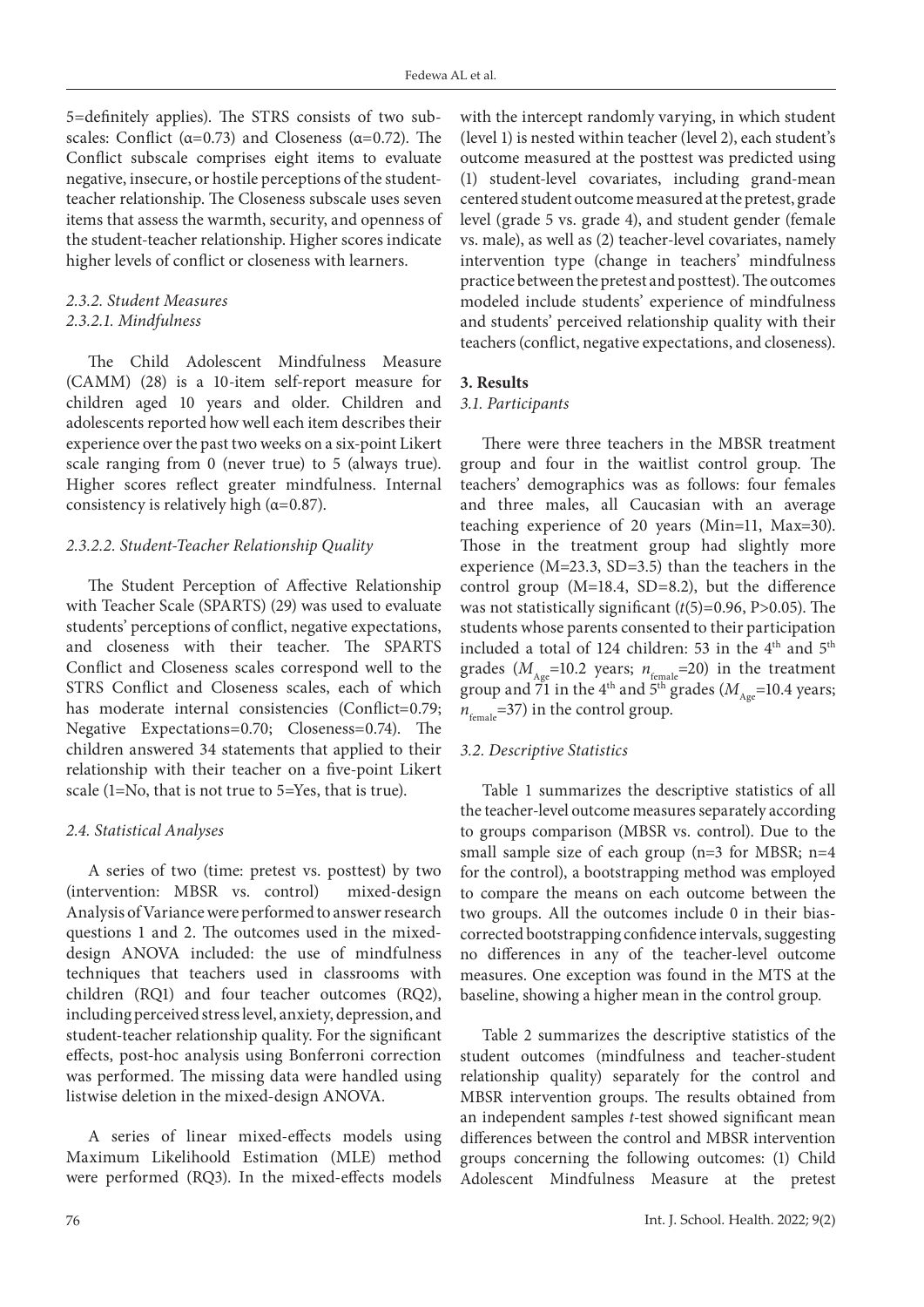| Table 1: Descriptive statistics for teacher outcomes by intervention groups |  |  |  |
|-----------------------------------------------------------------------------|--|--|--|
|-----------------------------------------------------------------------------|--|--|--|

| <b>Variables</b>                       | <b>Control Group</b> |            |           |          |     |                | <b>MBSR Intervention Group</b> |           |          |                |          | 95% CI |  |
|----------------------------------------|----------------------|------------|-----------|----------|-----|----------------|--------------------------------|-----------|----------|----------------|----------|--------|--|
|                                        | n                    | M          | <b>SD</b> | Min      | Max | n              | М                              | <b>SD</b> | Min      | Max            | LL.      | UL     |  |
| <b>Perseived Stress Scale: Pretest</b> | $\overline{4}$       | 16.50      | 7.05      | 8        | 25  | 3              | 24.33                          | 4.04      | 22       | 29             | $-4.9$   | 0.30   |  |
| Perseived Stress Scale: Posttest       | 4                    | 13.50      | 6.14      | 9        | 22  | 3              | 13.67                          | 3.06      | 11       | 17             | $-1.33$  | 1.40   |  |
| <b>Depression: Pretest</b>             | 4                    | 7.00       | 12.03 0   |          | 25  | $\overline{3}$ | 8.00                           | 3.61      | 5        | 12             | $-9.78$  | 15.15  |  |
| Depression: Posttest                   | 4                    | 4.00       | 5.42      | $\Omega$ | 12  | 3              | 1.00                           | 1.00      | $\Omega$ | $\overline{2}$ | $-0.58$  | 7.92   |  |
| Student-teacher relationship: Pretest  | $\overline{4}$       | 50.25      | 3.30      | 47       | 54  | $\overline{3}$ | 47.67                          | 6.66      | 40       | 52             | $-2.5$   | 6.91   |  |
| Student-teacher relationship: Posttest | 4                    | 50.25 3.30 |           | 47       | 54  | 3              | 46.33                          | 2.08      | 44       | 48             | $-0.67$  | 6.20   |  |
| <b>Anxiety: Pretest</b>                | $\overline{4}$       | 75.25      | 25.13 54  |          | 110 | 3              | 99.00                          | 13.08     | 90       | 114            | $-17.33$ | 3.33   |  |
| Anxiety: Posttest                      | 4                    | 62.75      | 24.66 45  |          | 99  | 3              | 59.33                          | 12.34     | 49       | 73             | $-15.73$ | 5.67   |  |
| Mindfulness in Teaching: Pretest       | $\overline{4}$       | 58.50      | 6.66      | 53       | 68  | $\overline{3}$ | 43.67                          | 0.58      | 43       | 44             | 9.90     | 21.08  |  |
| Mindfulness in Teaching: Posttest      | 4                    | 59.00      | 7.16      | 52       | 69  | 3              | 56.00                          | 7.81      | 51       | 65             | $-8.64$  | 13.77  |  |

Due to small sample size per group, bootstrapping method was used to compare two group means on each outcome. Bias corrected bootstrapping 95% confidence intervals for all outcomes include 0, suggesting no group difference. One exception was found on mindfulness in teaching at the pretest

**Table 2:** Descriptive statistics for student outcome by intervention groups

| <b>Variables</b>             | $\mathsf{n}$ | <b>Control Group</b> |       |     |     |    | <b>MBSR Intervention Group</b> |           |     | <b>Mean Difference</b> |              |         |      |
|------------------------------|--------------|----------------------|-------|-----|-----|----|--------------------------------|-----------|-----|------------------------|--------------|---------|------|
|                              |              | М                    | SD    | Min | Max | n  | М                              | <b>SD</b> | Min | Max                    | <b>Mdiff</b> | P       | d    |
| <b>CAMM</b> : Pretest        | 65           | 36.71                | 5.52  | 23  | 50  | 42 | 33.43                          | 7.09      | 9   | 46                     | $3.28**$     | 0.009   | 0.53 |
| <b>CAMM</b> : Postest        | 60           | 37.58                | 5.13  | 24  | 48  | 43 | 34.35                          | 5.72      | 16  | 44                     | $3.23**$     | 0.003   | 0.60 |
| <b>SPARTS: Pretest</b>       | 65           | 90.63                | 13.03 | 55  | 114 | 41 | 78.17                          | 23.00     |     | 105                    | 2.12         | 0.40    | 0.70 |
| <b>SPARTS: Postest</b>       | 60           | 89.62                | 16.90 | 3   | 111 | 43 | 78.23                          | 15.04     | 44  | 102                    | $-1.56$      | 0.48    | 0.70 |
| <b>Closeness: Pretest</b>    | 59           | 28.63                | 6.28  | 10  | 40  | 33 | 24.21                          | 6.98      | 12  | 40                     | $4.42**$     | 0.003   | 0.67 |
| <b>Closeness: Posttest</b>   | 41           | 29.49                | 6.86  | 13  | 40  | 38 | 20.82                          | 7.66      | 8   | 38                     | $8.67**$     | < 0.001 | 1.18 |
| Conflict: Pretest            | 54           | 39.07                | 3.74  | 24  | 44  | 33 | 38.15                          | 4.84      | 28  | 47                     | 0.92         | 0.32    | 0.22 |
| Conflict: Posttest           | 58           | 38.81                | 4.46  | 20  | 44  | 37 | 36.73                          | 4.65      | 22  | 44                     | $2.08*$      | 0.03    | 0.46 |
| <b>Expectation: Pretest</b>  | 57           | 25.82                | 4.20  | 10  | 35  | 37 | 23.27                          | 3.65      | 15  | 29                     | $2.55***$    | 0.003   | 0.63 |
| <b>Expectation: Posttest</b> | 53           | 25.38                | 2.81  | 18  | 31  | 40 | 22.50                          | 4.47      | 12  | 27                     | $2.88**$     | < 0.001 | 0.79 |

CAMM=Child Adolescent Mindfulness Measure; SPARTS=Student Perception of Affective Relationship with Teacher Scale; \*P<0.05; \*\*P<0.01; d=Effect size

 $(M=36.71, SD=5.51, n=65$  for the control group vs. M=33.43, SD=7.09, n=42 for the MBSR intervention group, P=0.009); (2) Child Adolescent Mindfulness Measure at the posttest (M=37.58, SD=5.13, n=60 for the control group vs. M=34.35, SD=5.72, n=43 for the MBSR intervention group, P=0.003), (3) Closeness at the pretest  $(M=28.63, SD=6.28, n=69$  for the control group vs. M=24.21, SD=6.98, n=33 for the MBSR intervention group, P=0.003); (4) Closeness at the posttest (M=29.49, SD=6.86, n=41 for the control group vs. M=20.82, SD=7.66, n=38 for the MBSR intervention group, P<0.001); (5) Negative Expectations at the pretest (M=25.83, SD=4.20,  $n=57$  for the control group vs. M=23.27, SD=3.65, n=37 for the MBSR intervention group,  $P=0.003$ ); (6) Negative Expectations at the posttest (M=25.38, SD=2.81, n=53 for the control group vs.  $M=22.50$ ,  $SD=4.47$ ,  $n=40$  for the MBSR intervention group,  $P<0.001$ ).

#### *3.3. RQ 1: MBSR Teacher Practice*

The results from a series of a two (time: pretest

vs. posttest) by two (intervention: MBSR vs. control) mixed-design Analysis of Variance (ANOVA) suggested a statistically significant difference between the control and MBSR intervention group concerning the use of teachers' mindfulness techniques in classroom over time (F (1, 120.02)=10.03, P=0.03; Figure 1). The significant interaction effect between time and the intervention group indicated that the MBSR intervention teachers used mindfulness techniques in their own classroom with children more often with a significant difference with the baseline in the post-intervention  $(M=24.33 \text{ SE}=3.48, n=3 \text{ for time}$ 1 vs. M=13.67, SE=2.96, n=3 for time 2) (Mdiff=12.33, SE=2.82, P=0.007). As expected, no significant changes in the use of MBSR techniques was found in the control classroom over time (Mdiff=0.50, SE=2.45, P=0.85).

#### *3.4. RQ 2: MBSR Intervention Effectiveness on Teacher Outcomes*

The findings obtained from a series of a two (time: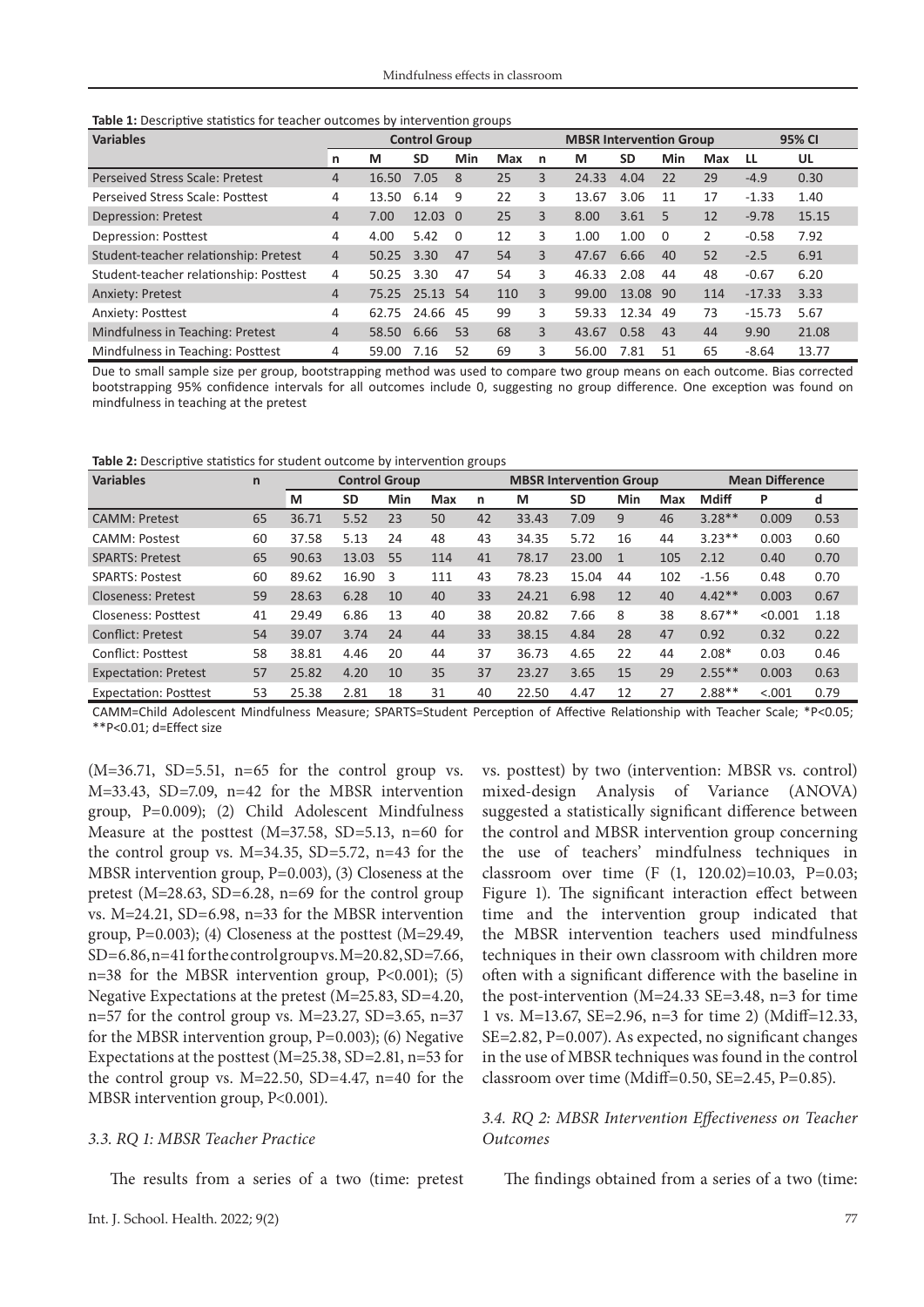

Figure 1: The figure shows the change in MSBR techniques use between MBSR and control groups. \*MBSR: Mindfulness-Based Stress Reduction



**Figure 2:** The figure shows the change in PSS and STAI scores between MBSR and control groups. \*PSS: Perceived Stress Scale, STAI: State-Trait Anxiety Inventory, MBSR: Mindfulness-Based Stress Reduction

pretest vs. posttest) by two (intervention: MBSR vs. control) mixed-design Analysis of Variance (ANOVA) suggested that the MBSR intervention group statistically and significantly changed over time regarding the PSS (Mdiff=10.67, SE=1.43, P=0.001) and STAI scores (Mdiff=39.67, SE=6.27, P=0.001). There were statistically significant decreases in the teachers' stress (M=24.33 SE=3.48, n=3 for time 1 vs. M=13.67, SE=2.96, n=3 for time 2) and anxiety  $(M=99.00,$ SE=12.21, n=3 for time 1 vs. M=59.33, SE=11.92, n=3 for time 2) after the MBSR intervention (Figure 2). No significant changes were found in the control teachers' level of stress and anxiety. Interestingly, no significant treatment effects were found in the change in the scores of teacher depression and their perception of student-teacher relationships. For all the mixed-design ANOVAs, no covariates (age and gender) were included as none of the teacher characteristics were related to the outcome variables.

# *3.5. RQ 3: MBSR Intervention Effectiveness on Student Outcomes*

Significant differences between the control and MBSR intervention groups were observed in students' perceptions of closeness with their teachers at the posttest  $(F(1, 68)=4.72, P=0.03)$  and in students' perceptions of negative expectations with their teachers at the posttest  $(F(1, 82)=4.26, P=0.04)$ , after monitoring all the other student- and teacher-level covariates. Compared to the students in the MBSR intervention group, those in the control group had a significantly higher mean on their perceptions of closeness with their teachers at the posttest (M=29.49, SD=6.86 for the control group vs. M=20.82, SD=7.66 for the MBSR intervention group) as well as lower negative expectations of their teachers at the posttest (M=25.38, SD=2.81 for the control group vs. M=22.50, SD=4.47 for the MBSR intervention group) (Figure 3). None of the student- and teacher-level covariates were found to be statistically significant in terms of student-level outcomes prediction.

#### **4. Discussion**

The current study investigated the effects of MBSR, a group-based mindfulness intervention, on both teacher well-being and student-teacher relationships. The intervention teachers reported an increased use of mindfulness techniques and reduced stress (P=0.001) as well as anxiety (P=0.001). However, no treatment effects were found on student-teacher relationships (P=0.49) or student report of mindfulness practice (P=0.82).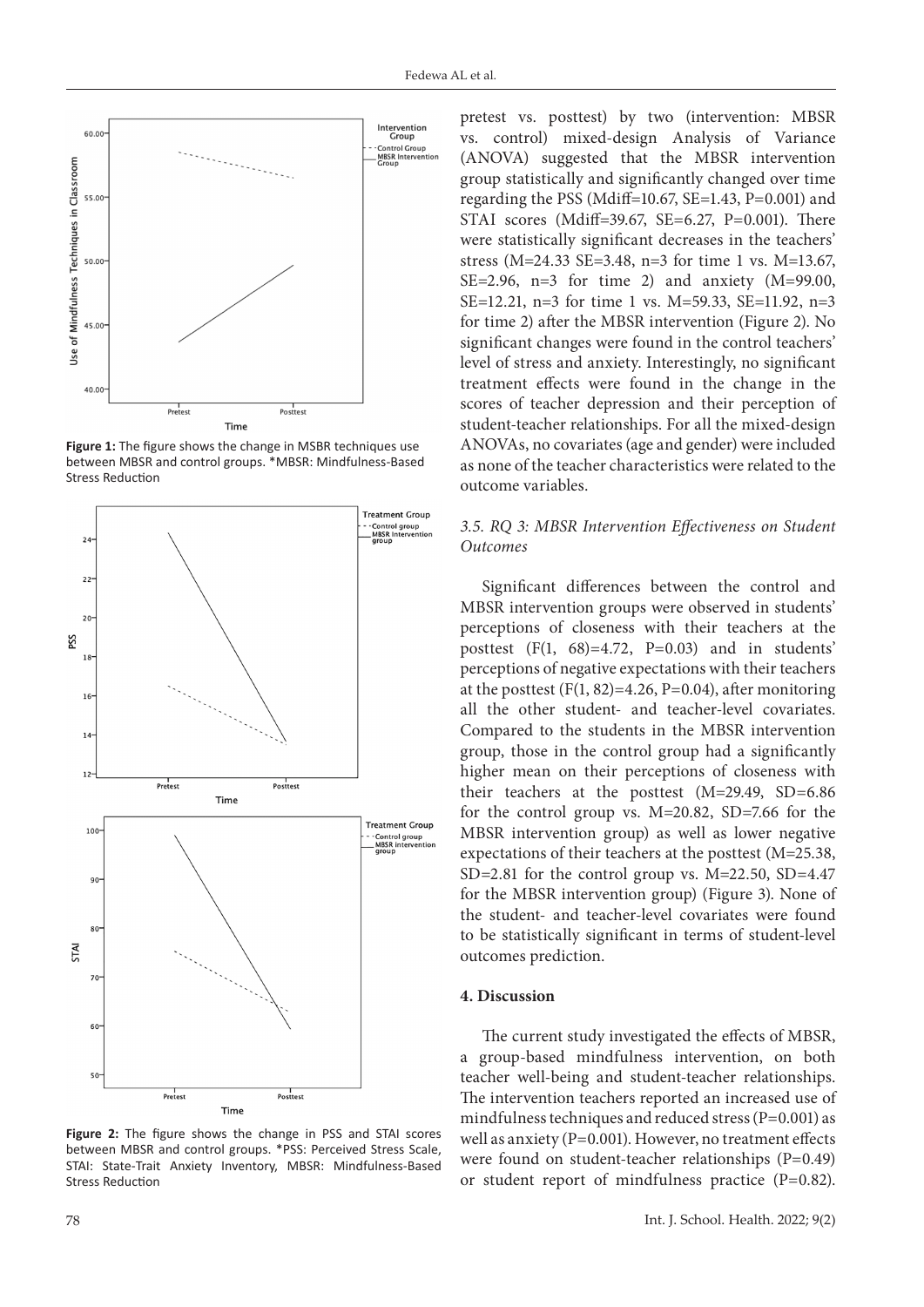

Figure 3: The figure shows the students' pretest and posttest outcomes between MBSR and control groups. \*MBSR: Mindfulness-Based Stress Reduction

Teachers generally are experiencing increasing demands and high stress levels, leading to adverse job performance and even burnout (19). Increased teacher stress levels affect student outcomes, with poor student behaviors associated with higher levels of teacher stress (30). The implementation of MBIs have been previously moderately effective in reducing teacher stress and promoting teacher social and emotional well-being, which is supported in this study  $(10, 31)$ .

The teachers in the control group used more mindfulness techniques in their classrooms than the treatment teachers, during both pretest and posttest. Although the teachers were randomly assigned to either the control or treatment groups, those in the control group might have already had a higher understanding of mindfulness techniques. The teachers in the treatment group significantly increased their use of mindfulness

techniques in their classrooms, but still applied fewer mindfulness techniques than those in the control group. Teaching mindfulness does not necessarily provide teachers the motivation or desire to use mindfulness techniques 100% of the times. There was a significant decrease in anxiety and stress of the teachers in the treatment group after participating in MBSR. This is consistent with the findings of other studies, showing MBIs result in decreased teacher perceived stress levels as well as physical and psychological symptoms of stress (10, 18).Nevertheless, the teachers in the control group began with lower levels of stress and adverse mental health compared to the treatment teachers. Therefore, even though the treatment teachers decreased their stress levels significantly, postintervention stress levels were similar in the two groups. When controlling for these baseline differences, the teachers who participated in the mindfulness treatment made significant gains in mental health, particularly in lowered levels of stress and anxiety.

The students of both groups had fairly high levels of mindfulness at the baseline and throughout the duration of the intervention with the control group levels being slightly higher than the intervention group. The availability of MBIs in schools has dramatically increased over the past decade, and many educational systems have incorporated MBI teacher training initiatives and MBI student trainings (11). Given how popular mindfulness training has become in public schools, the level of mindfulness was fairly high in both groups of students. The students in the control group reported higher levels of closeness and lower negative expectations of their teachers at the posttest than those whose teachers participated in the mindfulness intervention, indicating that MBSR did not impact student-teacher relationships. However, the students in the control group started off with higher levels of closeness and better student-teacher relationships. Even so, those in the control group increased their closeness whereas in the treatment group, a decreased level of closeness with their teacher was observed. It is unclear why this is the case and may be a limitation as we did not collect other school climate variables that may have impacted the level of intimacy students feel towards their teacher.

#### *4.1. Limitations and Future Directions*

Although there were two groups of control and treatment groups in this research, only seven teachers participated herein. There were 124 student participants for the student measures, but the treatment group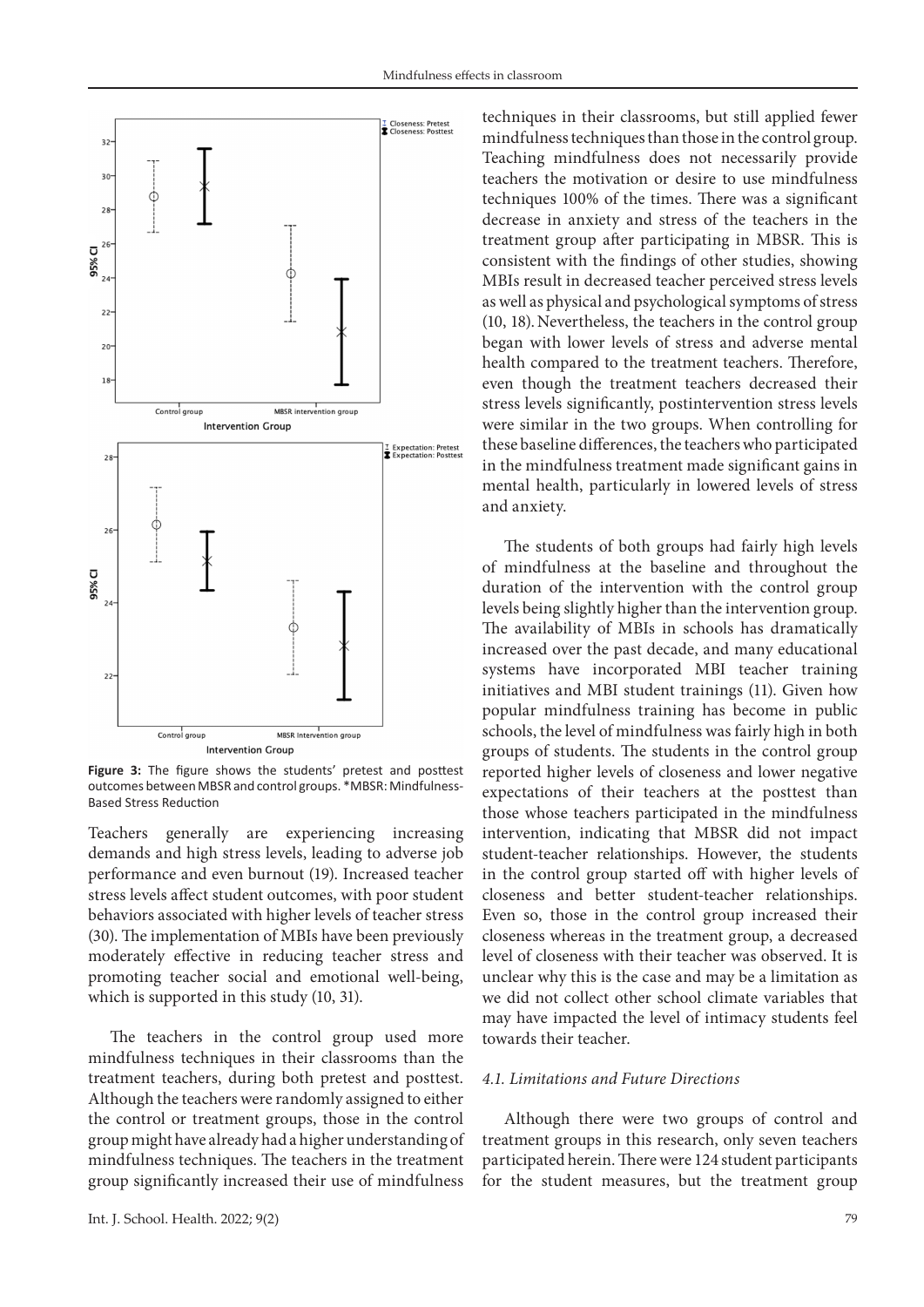only included three teachers who completed the teacher measures. The small sample size restricts the generalizability of the results; future studies should attempt to recruit a larger sample for both control and treatment groups. Another limitation is that teachers volunteered to participate, which means they may have previous knowledge of or experience with mindfulness techniques, being more open-minded to alternative approaches to education, and/or more willing to participate in research-based initiatives. Therefore, using a small number of volunteers may not generalize to a larger-scale application of MBI implementation, and larger-scale initiatives should be conducted. Furthermore, the students were not asked about their prior level of mindfulness training. The use of mindfulness techniques, such as meditation and yoga, has grown substantially in the past several years in both adults and children. It is possible that students are learning mindfulness techniques not only at school, but also within the home setting. Thus, prior experience with mindfulness training should be investigated in future studies that implement MBIs.

The current study did not investigate the treatment fidelity of the implementation of the MBSR program. The program also requires participants to practice at home for 45 minutes a day. Even though the teachers participated in the weekly sessions and attendance was 100% in these sessions, the fidelity of the home-based component was not evaluated. Further research should ensure that both the home and group intervention components are completed with fidelity.

Finally, due to the COVID-19 pandemic, the follow-up data were not collected for the students neither reported for teacher outcomes in view of the interruption of classroom instruction and potential confounding variables of home-based instruction. Hence, the pandemic prevented the collection and analysis of the follow-up data 5 months following MBSR intervention and probably impacted the results obtained herein. These results confirmed the usefulness of implementing MBSR intervention for teacher wellbeing, but did not provide evidence that an increase in teacher mindfulness will improve student-teacher relationships.

# **5. Conclusion**

The current study examined whether teachers who participated in the MBSR course use mindfulness techniques in their classroom and report higher levels of well-being, and whether the teacher's mindfulness practice carries over to student-teacher relationships. Although teachers who completed the MBSR course did increase their use of mindfulness techniques and reported lower levels of stress and anxiety, this did not impact student-teacher relationships or student understanding of mindfulness. However, the occurance of the COVID-19 pandemic prevented the collection and analysis of follow-up data five months post-MBSR intervention and likely impacted the results of the current study. These results confirm the usefulness of implementing MBSR intervention for teacher wellbeing, but does not provide evidence that an increase in teacher mindfulness will improve student-teacher relationships.

## **Funding**

This study was funded through the University of Kentucky Creative Activities Award

## **Ethical Approval**

Institutional Review Board approval at the university and school district and parental consent were obtained before recruiting the participating classrooms.

# **Conflict of interest:** None declared.

#### **References**

- 1. Kabat-Zinn J. Full Catastrophe Living (Revised Edition): Using the wisdom of your body and mind to face stress, pain, and illness. New York: Bantom Books; 2013.
- 2. Lazarus, RS & Folkman, S. Stress, appraisal and coping. New York: Springer Publishing Company; 1984.
- 3. Ingersoll R, Merrill L, May H. What are the effects of teacher education and preparation on beginning teacher attrition?. Research Report (#RR-82). Philadelphia: Consortium for Policy Research in Education, University of Pennsylvania; 2014.
- 4. Baer RA. Mindfulness training as clinical intervention: a conceptual and empirical review. Clinical Psychology Science and Practice. 2003;10(2):125-43. doi: 10.1093/ clipsy.bpg015.
- 5. Carmody J, Baer RA. How long does a mindfulnessbased stress reduction program need to be? A review of class contact hours and effect sizes for psychological distress. J Clin Psychol. 2009;65(6):627-38. doi: 10.1002/ jclp.20555. PubMed PMID: 19309694.
- 6. Chiesa A, Serretti A. Mindfulness-based stress reduction for stress management in healthy people: A review and meta-analysis. J Altern Complement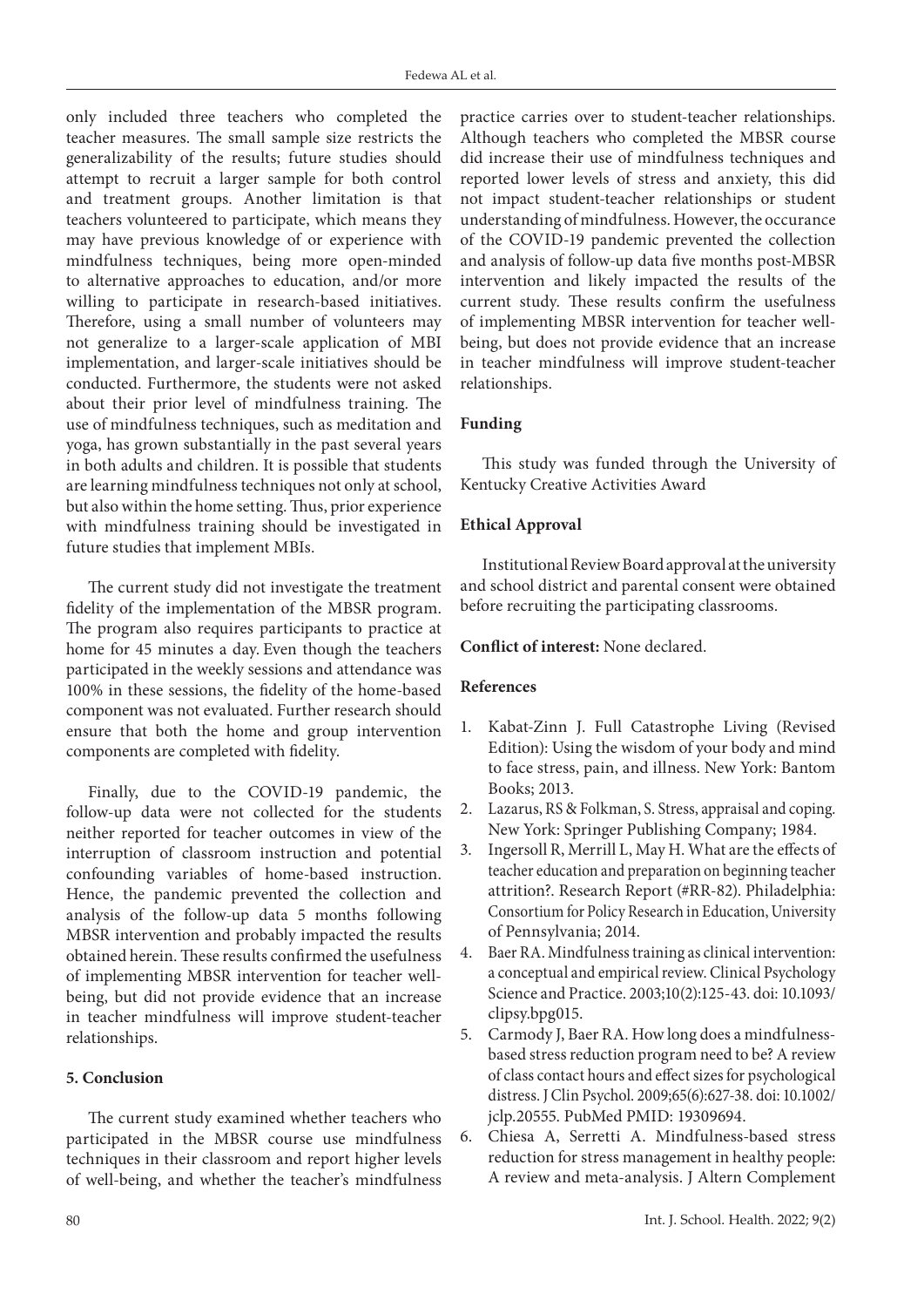Med. 2009;15(5):593-600. doi: 10.1089/acm.2008.0495. PubMed PMID: 19432513.

- 7. de Vibe M, Bjørndal A, Tipton E, Hammerstrøm K, Kowalski K. Mindfulness based stress reduction (MBSR) for improving health, quality of life and social functioning in adults. Systematic Reviews. 2012;8(1):1-127. doi: 10.4073/csr.2012.3.
- 8. Grossman P, Niemann L, Schmidt S, Walach H. Mindfulness-based stress reduction and health benefits: A meta-analysis. J Psychosom Res. 2004;57(1):35-43. doi: 10.1016/S0022-3999(03)00573-7. PubMed PMID: 15256293.
- 9. Virgili M. Mindfulness-based interventions reduce psychological distress in working adults: A meta-analysis of intervention studies. Mindfulness. 2013;6(2):326- 37. doi: 10.1007/s12671-013-0264-0.
- 10. Emerson L, Leyland A, Hudson H, Rowse G, Hanley P, Hugh-Jones S. Teaching mindfulness to teachers: A systematic review and narrative synthesis. Mindfulness. 2017;8(5):1136-1149. doi: 10.1007/s12671-017-0691-4. PubMed PMID: 28989547; PubMed Central PMCID: PMC5605579.
- 11. Meiklejohn J, Phillips C, Freedman ML, Griffin ML, Biegel G, Roach A et al. Integrating mindfulness training into k-12 education: Fostering the resilience of teachers and students. Mindfulness. 2012;3(4):291–307. doi: 10.1007/s12671-012-0094-5
- 12. Kallaparin K, Siew K, Kirubakaran R, Hancock, K. Review: Effectiveness of
- 13. mindfulness in improving mental health symptoms of children and adolescents: A meta-analysis. Child Adolesc Ment Health. 2015;20(4):182-194. doi: 10.1111/ camh.12113. PubMed PMID: 32680348.
- 14. Klingbeil DA, Fisher AJ, Renshaw TL, Bloomfield BS, Polakoff B, Willenbrink JB, et al. Effects of mindfulnessbased interventions on disruptive behavior: A metaanalysis of single-case research. Psychology in the Schools. 2017;54(1):70-87. doi: 10.1002/pits.21982.
- 15. Klingbeil DA, Renshaw TL, Willenbrink JB, Copek RA, Chan KT, Haddock A, et al. Mindfulness-based interventions with youth: A comprehensive metaanalysis of group design studies. J Sch Psychol. 2017;63:77-103. doi: 10.1016/j.jsp.2017.03.006. PubMed PMID: 28633940.
- 16. Maynard BR, Solis MR, Miller VL, Brendel KE. Mindfulness-based interventions for improving cognition, academic achievement, behavior, and socioemotional functioning of primary and secondary school students. Systematic Reviews. 2017;13(1):1-144. doi: 10.4073/csr2017.5.
- 17. Zenner C, Herrnleben-Kurz S, Walach H. Mindfulnessbased interventions in schools: A systemic review and meta-analysis. Front Psychol. 2014;5:603. doi:

10.3389/fpsyg.2014.00603. PubMed PMID: 25071620; PubMed Central PMCID: PMC4075476.

- 18. Zoogman S, Goldberg SB, Hoyt WT, Miller L. Mindfulness interventions in youth: A meta-analysis. Mindfulness. 2015;6(2):290-302. doi: 10.1007/s12671- 013-0260-4.
- 19. Singh NN, Lancioni GE, Winton ASW, Karazsia BT. Mindfulness training for teachers changes the behavior of their preschool students. Research in Human Development. 2013;10(3):211-33. doi: 10.1080/15427609.2013.818484.
- 20. Jennings PA, Greenberg M. The prosocial classroom: Teacher social and emotional competence in relation to child and classroom outcomes. Review of Educational Research. 2009;79(1):491-525. doi: 10.3102/0034654308325693.
- 21. McIntyre TM, McIntyre SE, Bar CD, Woodward PS, Francis DJ, Durand AC, et al. Longitudinal study of the feasibility of using ecological momentary assessment to study teacher stress: Objective and self-reported measures. J Occup Health Psychol. 2015;21(4):403-414. doi: 10.1037/a0039966. PubMed PMID: 26652265.
- 22. Frank J, Jennings PA, Greenberg MT. Validation of the Mindfulness in Teaching Scale. Mindfulness. 2016;7(1). doi: 10.1007/s1267-015-0461-0.
- 23. Kendall PC, Finch Jr AJ, Auerbach SM, Hooke JF, Mikulka PJ. The State–Trait Anxiety Inventory: A systematic evaluation. J Consult Psychol. 1976;44(3):406- 12. doi: 10.1037/0022-006X.44.3.406. PubMed PMID: 932270.
- 24. Beck AT, Steer RA, Brown GK. Manual for the Beck Depression Inventory–II. San Antonio, TX: Psychological Corporation; 1996.
- 25. Cohen S, Kamarck T, Mermelstein R. A global measure of perceived stress. J Health Soc Behav. 1983;24(4):385–96. PubMed PMID: 6668417.
- 26. Hewitt PL, Flett GL, Mosher SW. The Perceived Stress Scale: Factor structure and relation to depression symptoms in a psychiatric sample. J Psychopathol Behav Assess. 1992;14(3):247-57.
- 27. Pianta RC. Student-Teacher Relationships Scale. Professional Manual, Odessa, FL: Psychological Assessment Resources; 2001.
- 28. Whitaker RC, Dearth-Wesley T, Gooze RA. Workplace stress and the quality of
- 29. teacher–children relationships in Head Start. Early Childhood Research Quarterly. 2015;30:57-69. doi: 10.1016/j.ecresq.2014.08.008.
- 30. Greco LA, Baer RA, Smith GT. Assessing mindfulness in children and adolescents: Development and validation of the child and adolescent mindfulness measure (CAMM). Psychol Assess. 2011;23(3):606-14. doi: 10.1037/a0022819. PubMed PMID: 21480722.